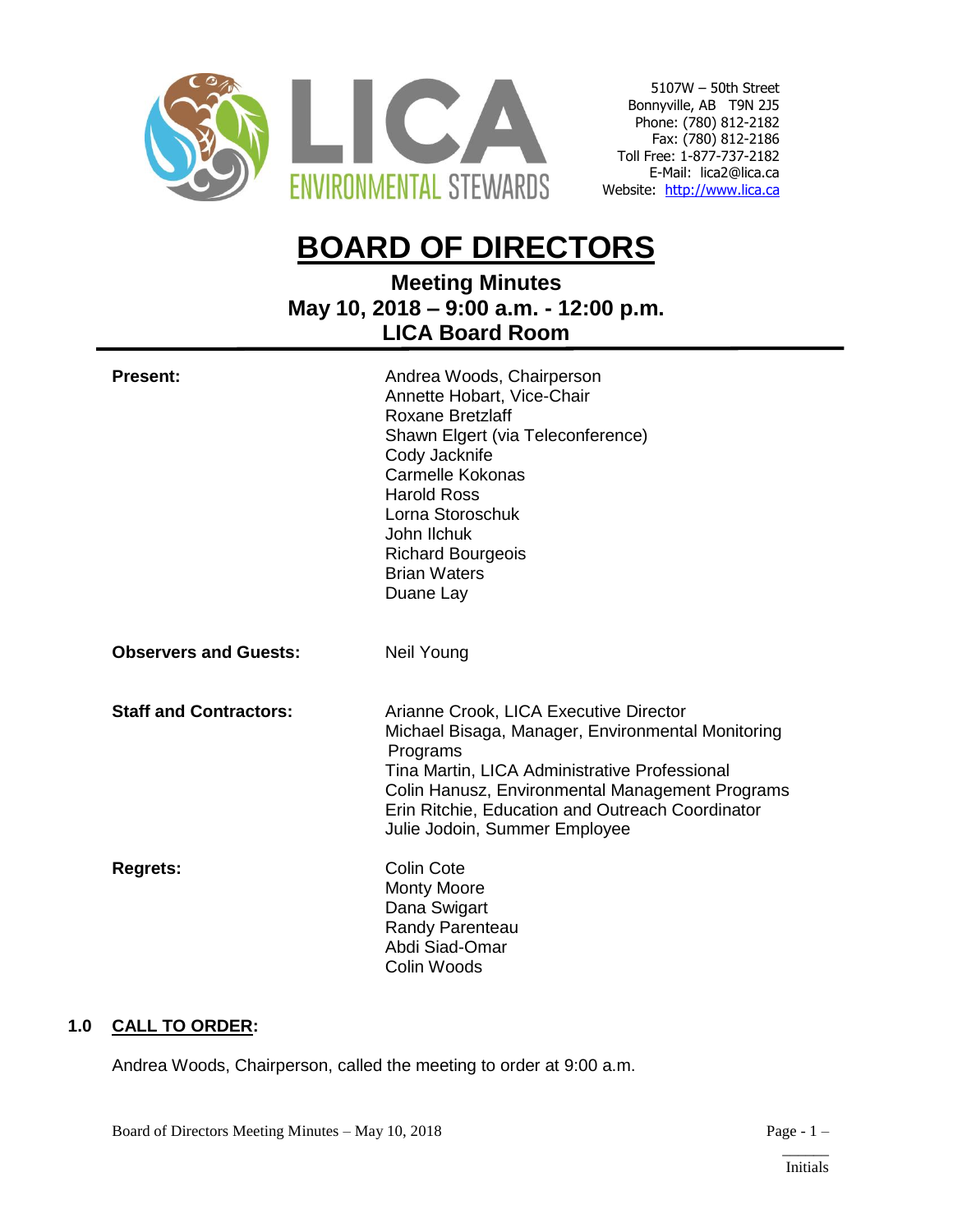# **1.1 Introductions and Sector Updates**

# **1.2 Vision, Mission and Value**

# **1.3 Roll Call**

The Board reviewed the attendance record. No concerns at this time.

# **1.4 Approval of Agenda**

**#1 Moved by Annette Hobart AND RESOLVED that the May 10, 2018 Agenda be approved as amended:**

- **Addition of 2.4.3 WCB Report**
- **Correction of corresponding numbering for the above addition**

# **1.5 Approval of Minutes**

**#2 Moved by John Ilchuk AND RESOLVED that the Minutes of the April 12, 2018 Board of Directors meeting be approved as amended:**

**2.3.1 Change "starting" to "started."**

# **2.0 ONGOING BUSINESS**

# **2.1 Education and Outreach Update**

# **2.1.1 Education and Outreach Activities & Updates**

The Kehewin School has joined the C.A.R.S. Program. Colin, Erin and Julie attended the X-Stream Science training session in Camrose.

# **2.1.1.1 Fur and Pelt Update**

The Alberta Trappers Association (ATA) has said we could continue to use the furs and pelts they have supplied and inquired as to the number of students we have reached. The ATA also offered to provide additional furs or pelts we may like to add to the kit. The Board suggested we add credits to the ATA for the furs and pelts they have provided for our presentations.

# **2.1.1.2 Classroom Presentations**

Classroom presentations are underway with 44 presentations in May and 17 presentations in June. Our newly hired Summer Employee, Julie Jodoin, is assisting with the classroom presentations and is translating our presentations to French so that we may also present to the Francophone schools in the area.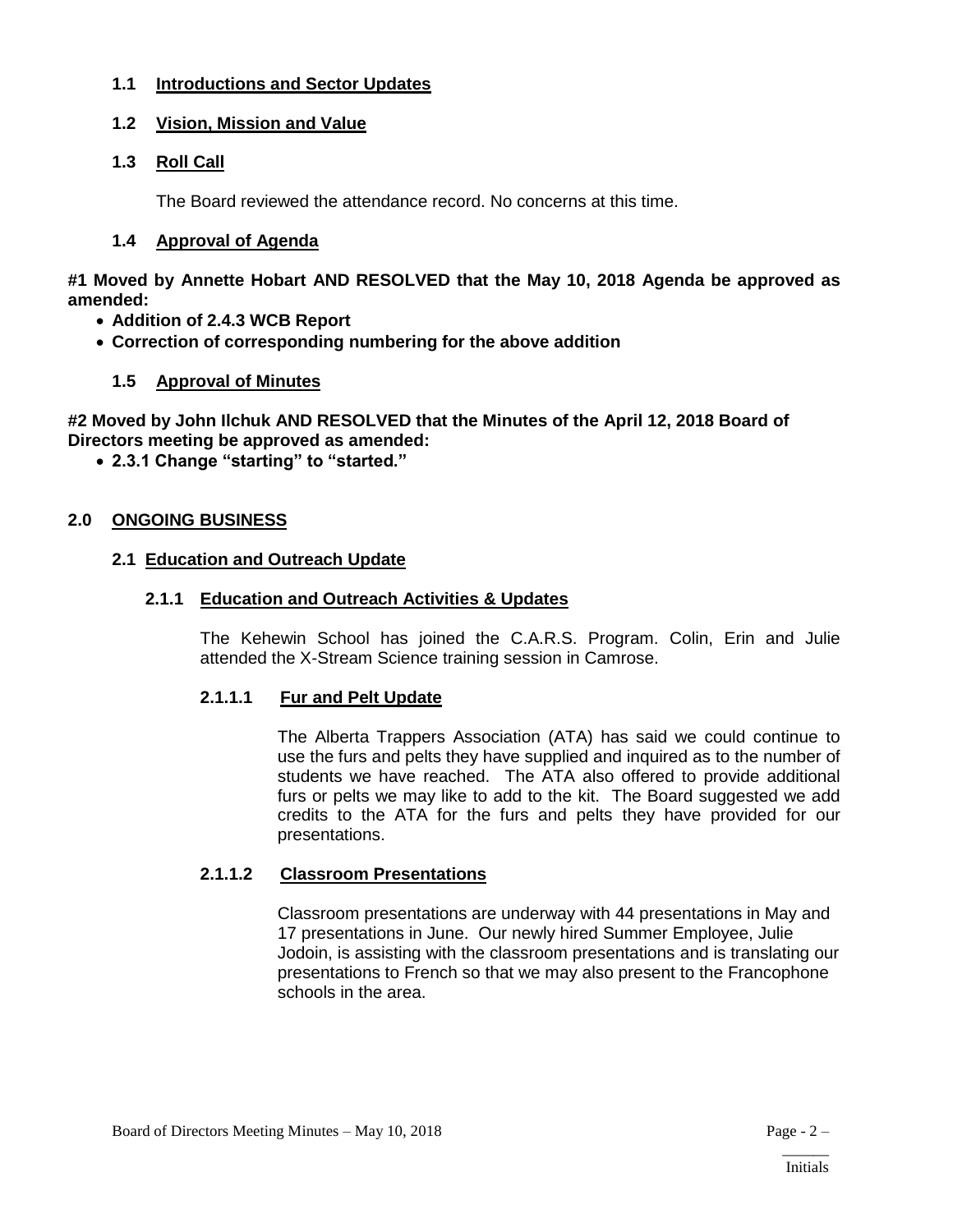# **2.1.1.3 Writing Contest**

The writing contest received 55 entries this year. Judging of the entries by the Education and Outreach Committee has commenced. The winners of the Writing Contest will be selected at the May  $17<sup>th</sup>$  Education & Outreach Committee meeting.

# **2.1.2 Upcoming Workshops & Events**

# **2.1.2.1 Groundwater Presentation**

The groundwater presentation has been put on hold until further notice.

# **2.1.2.2 Gauge and Save**

In celebration of Clean Air Day on June 6<sup>th</sup>, Alberta Environment & Parks (AEP) is kicking off a social media campaign and has offered each Airshed one post to highlight some of the work they have done. LICA is organizing a Gauge and Save event where motorists can have their tire pressure checked and adjusted. This will also provide an opportunity to educate the public on clean air practices. A venue for this event has not yet been finalized.

The Board would like to see this program expanded to multiple communities in the LICA region.

# **2.2 Environmental Monitoring Programs Update**

# **2.2.1 Routine Operations & Reporting**

All of the opportunities for improvement from the AEP audit have been addressed or implemented.

LICA is working with AEP to replace the existing wind sensor tower at the Cold Lake station. The new tower will be taller than the existing tower. The station will be rotated 90 degrees to address the proximity to the nearby power line.

LICA is working with Imperial Oil to address the tree overgrowth at the Maskwa station. If trees are removed, it will occur at the end of August to avoid disruption of the nesting patterns of local bird populations. We are looking at adding an extension to the tower as well.

The redeployment of the PAMS station will be discussed at the meeting of the Technical Working Group (TWG). A possible location was presented to the South East side of Jessie Lake where power would be available and access to the unit would be favorable.

# **2.2.2 Special Projects**

Mike and Lily travelled to Fort McMurray to participate in an information exchange with Wood Buffalo Environmental Association (WBEA).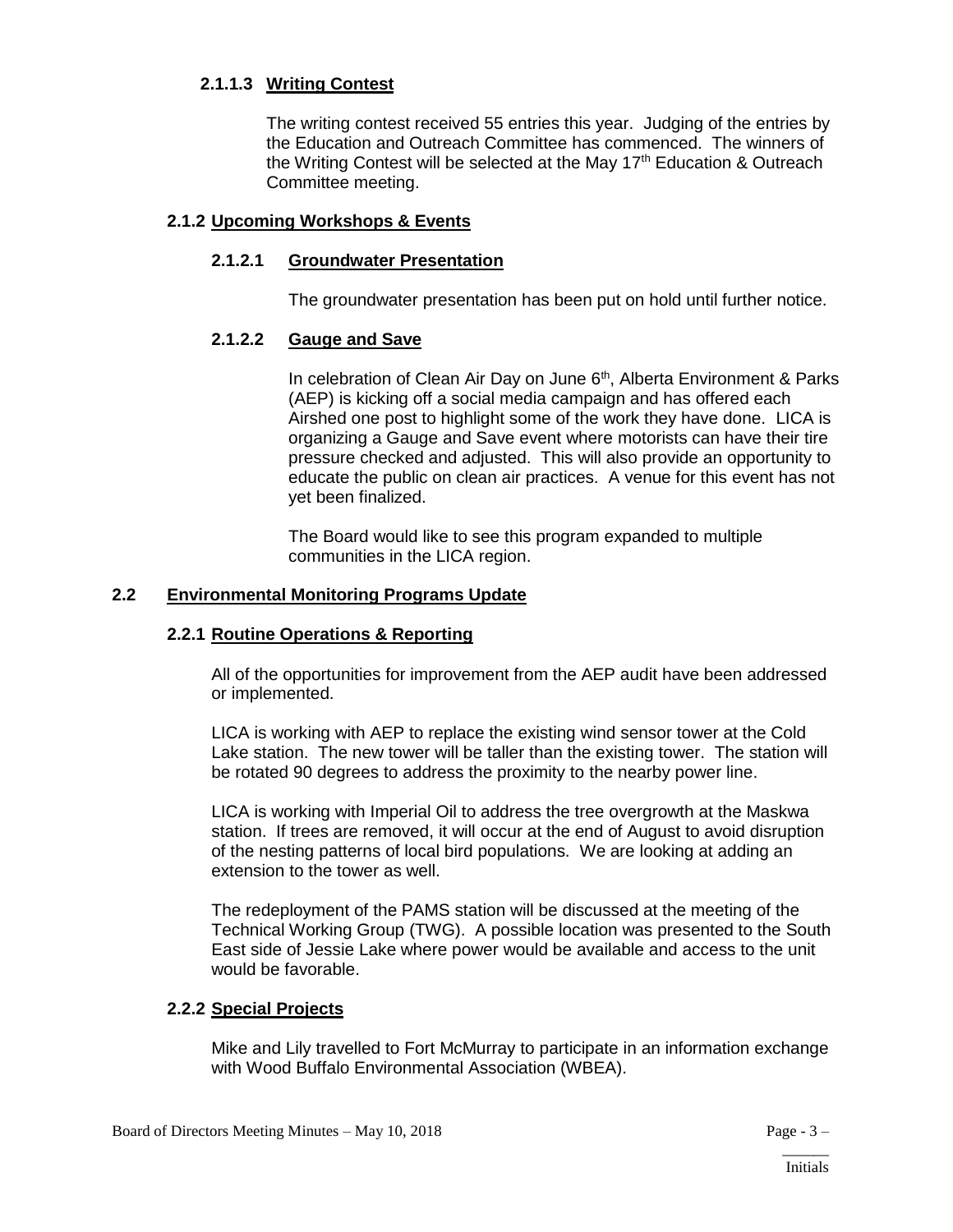One of the valuable insights from the WBEA information exchange was the implementation of 5-minute data validation for odour events and other air quality issues that have a short duration. This approach would result in two validated data sets: 5 minute and 1 hour.

Another item to improve our data management system would be moving to cloudbased hosting to enhance security and allow for easy data access from anywhere. In the cloud-based system, LICA's on-site network would become the back-up of our data. Further investigation needs to be done with regard to the costs involved in this option. This system would likely be marginally more expensive to maintain than our current data handling methods.

The monitoring equipment is on the way for the Beaver River Valley project and a draft report of the site selection has been completed. Suggested site selection has been based around the density of oil production in the area and on prevailing wind pattern analysis. Modelling of the air flow (at the 10 meter height) in the Beaver River Valley indicates that the valley isn't influencing synoptic patterns. The site selection report will be brought to the TWG for final decision on monitoring sites.

# **2.2.3 Planning & Optimization**

#### Network operations:

A request for quote (RFQ) is being developed for our current network operator. We are considering two 6 month contract extensions with a comprehensive contractor review after the first 6 months.

#### Soil Acidification:

When the soil acidification monitoring began in 2010 it was stressed that this would be a long-term commitment. AEP has paused this project until review of a number of deposition monitoring plans at a workshop being hosted by AEP. The Board feels that the project should continue this year despite the lack of funding from AEP; missing a year of sampling creates a gap in the long term monitoring record. The Board recommends that we move forward with permitting the Moose Lake soil plot, and that we seek alternate funding for the field work in the event that we do not get a decision from AEP in time to collect this year's samples. The Board recommends that if funding can be secured, that we go ahead with the collection part of the project but hold off on the analysis until we get further information from AEP on the status on the Work Plan.

# **2.2.4 ALMS**

The ALMS reports were distributed to the Board.

Shawn Elgert, Agricultural Water Engineer, Farm Water Supply Branch, Alberta Agriculture and Forestry, provided a link to information on blue-green algae (Cyanobacteria),

[http://www1.agric.gov.ab.ca/\\$deprtment/deptdocs.nsf/all/wqe15283,](http://www1.agric.gov.ab.ca/$deprtment/deptdocs.nsf/all/wqe15283) for anyone interested in knowing more about algae blooms.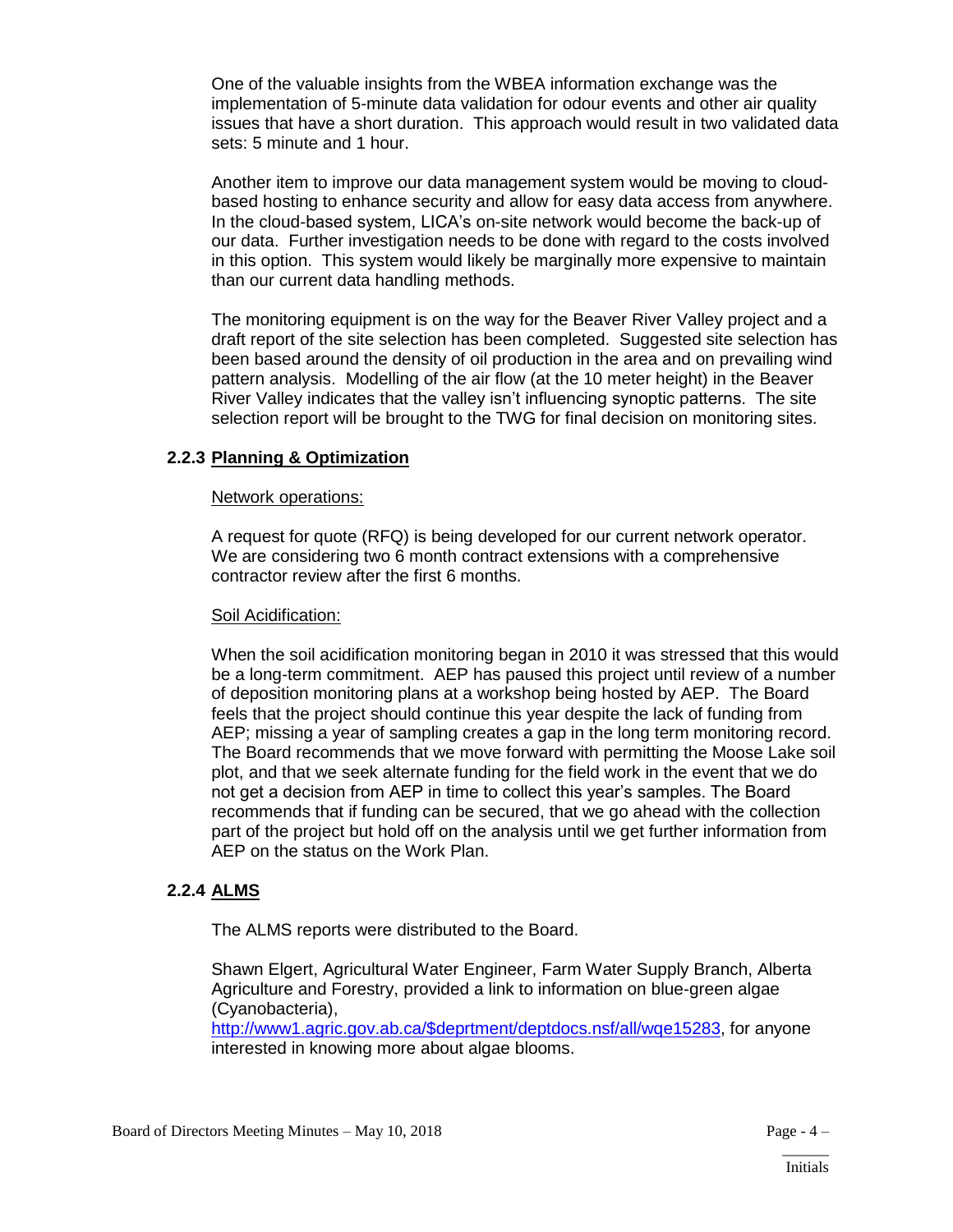# **2.3 Environmental Management Programs Update**

# **2.3.1 WPAC Operations Update**

No report.

#### **2.3.2 WRRP Update**

We have been notified that we were not successful on our recent grant application. Follow-up with grant administrators indicated that future success would depend on projects focusing on resiliency for creeks and rivers in floods and droughts. Colin will reapply for the grant in October with this information to guide our proposed WRRP projects. The TWG will work with Colin to determine appropriate project proposals to be included in the grant application. Additionally, he will ask for Letters of Support from local water stewardship groups to include in our October application.

Last year's grant was for 2 years. Colin will continue to work on completing the second year of this project.

# **2.3.3 Jessie Lake Restoration Project Update**

No report.

# **2.4 Administration**

# **2.4.1 Executive Director's Report**

Arianne presented her report.

# **2.4.2 Chair's Report**

No report.

# **2.4.3 WCB Report**

Arianne presented the WCB report.

#### **#3 Moved by Harold Ross AND RESOLVED that LICA secure WCB worker coverage for all LICA employees and that coverage be renewed annually.**

# **2.4.4 Treasurer's Report**

# **2.4.4.1 Accounts Receivable Report to March 31st, 2018**

No report.

# **2.4.4.2 Finances to Date as at March 31st, 2018**

The Consolidated Finances were reviewed.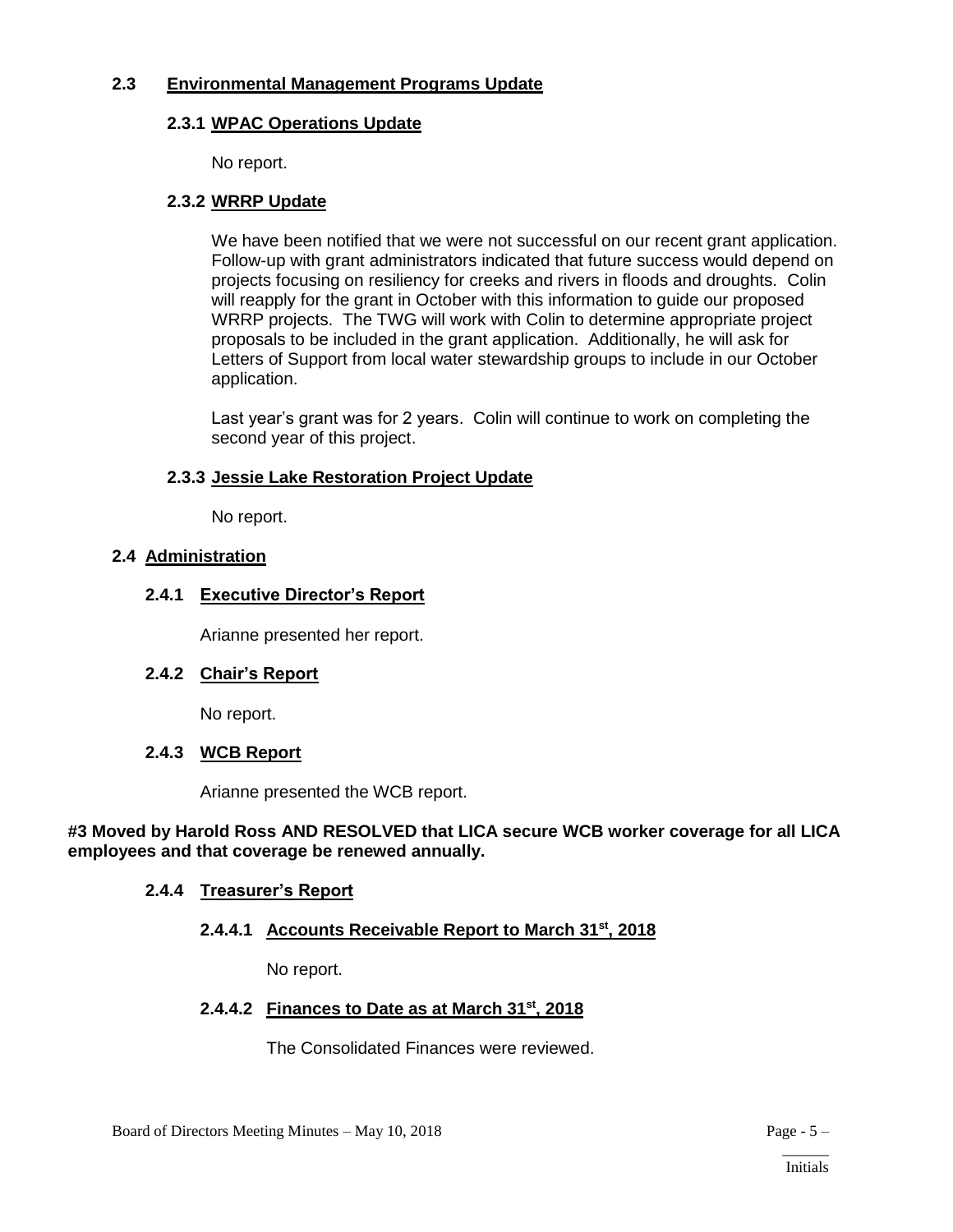#### **2.4.5 Governance Committee**

#### **2.4.5.1 Governance Committee Recommendation for Vacant Seat**

**#4 Moved by Brian Waters AND RESOLVED that the recommendation of the Governance Committee in regards to the vacant seat be approved as presented.**

#### **2.4.5.2 Governance Committee Minutes of April 16, 2018**

The Board reviewed the Governance Committee Minutes of April 16, 2018.

#### **2.4.5.3 Policy 1.20 – Respectful Workplace Policy**

**#5 Moved by Richard Bourgeois AND RESOLVED that LICA adopt Policy 1.20 as presented.**

#### **2.4.5.4 Policy 1.17 – Voting and Elections at General Meetings**

**#6 Moved by Duane Lay AND RESOLVED that Policy 1.17 be accepted as presented.**

**#7 Moved by Lorna Storoschuk AND RESOLVED that the suggested changes to the LICA Bylaws be accepted as presented and that these changes be brought to the Annual General Meeting for approval.**

#### **2.4.5.5 Policy 1.19 – Review of Absences of Director**

**#8 Moved by Carmelle Kokonas AND RESOLVED that Policy 1.19 be accepted as amended to read:**

- **1.19.2.1 The Board will review any member's three consecutive absences and follow-up, if any, will be undertaken as authorized by the Board.**
	- **2.4.5.6 Policy 2.8 – Board and Committee Expenses and Remuneration**

No changes recommended.

#### **2.4.5.7 Policy 1.7 – Board Member Job Description**

**#9 Moved by Roxane Bretzlaff AND RESOLVED that Policy 1.7 be accepted as presented.**

#### **2.4.5.8 Policy 1.8 – Board Member Conflict of Interest**

**#10 Moved by Annette Hobart AND RESOLVED that Policy 1.8 be accepted as presented.**

**2.4.5.9 Policy 1.12 – Board and Committee Orientation and Development**

**#11 Moved by Richard Bourgeois AND RESOLVED that Policy 1.12 be accepted as presented.**

#### **2.4.6 Education & Outreach Committee**

# **2.4.6.1Education & Outreach Committee Minutes of February 20, 2018**

The Board reviewed the Education and Outreach minutes of February 20, 2018.